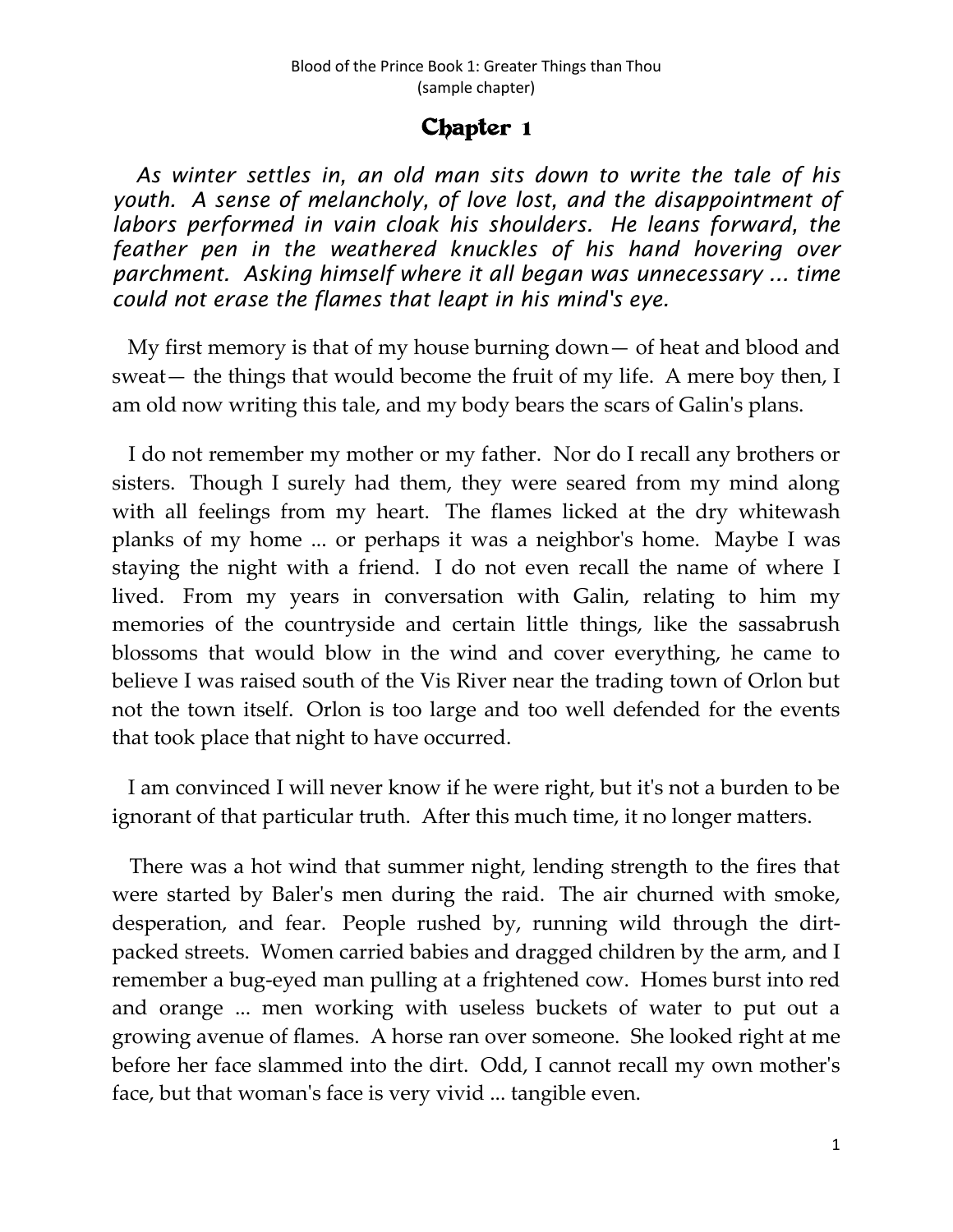I was paralyzed, unable to move, watching everything that I must have cared for turn to ash because of Baler's cruelty and greed. There were sounds of fighting; of what I now know as swords being pulled from scabbards and the ring of metal on metal and then the sounds of dying. It was Baler himself, and not one of his men, that found me. He was a large man. One moment I was in the midst of an infernal chaos, and then the next, he was standing in front of me. His sweaty face was half in shadows and half glowing with raging firelight, his beard grimy and long hair tangled. He looked like he came from the Wildrun. That's the way I always remember him— a brute, a large and ugly abscess in my life.

I said *hello* to him and asked him who he was.

 His beard split into a smile of rotten teeth. "Why, I'm the Old Man of the Woods come to steal you, boy!"

 The *Old Man of the Woods* ... it's a name mothers use to frighten precocious children from straying too far from home. He will come and take you, like a lamb that escapes the shepherd's notice and is taken by a wolf. It was then that I realized all of *this* was my fault. The fire, the panic, the deaths ... *I* was the cause ... the Old Man of the Woods would not come unless you did something wrong. Something surged in my body and my rigid legs broke free of their hold. Two steps into my run I heard Baler laugh, and then there was a flash of pain in the back of my head and blackness.

**\* \* \***

 I woke gagging on the smell of moldy potatoes. I thought I opened my eyes, but it was black, like they were still closed. My ribs ached and my stomach felt hollow. I was laying on something, the weight of my own body stretching me out and my hands were tied behind my back. That *something* was moving ... ponderously like a plow horse.

 I tried to turn my head and the pain in the base of my skull was like a dagger being shoved out of my eye. Something wet and sticky ran down the side of my face ... I licked my lips and tasted copper. It was then that I learned